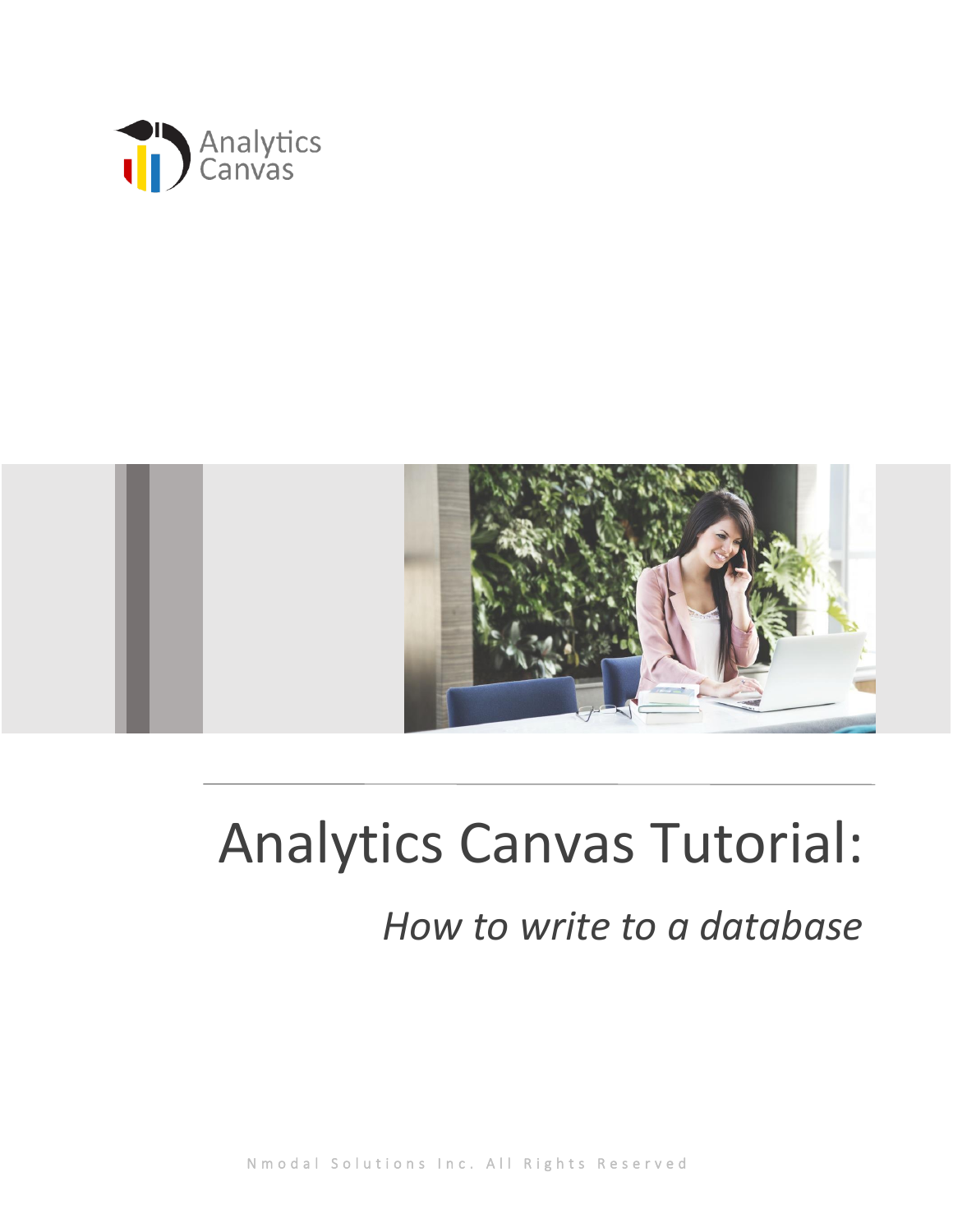

**Analytics Canvas Tutorial:**  *How to write to a database*

#### **Overview**

Welcome to Analytics Canvas's tutorial. This is one of a number of detailed tutorials in which we explain how each feature within Analytics Canvas works, with additional context to help you understand it better, and to use it to best suit your own needs.

#### **Database Export**

Database Export Block (DB Export) allows export of the data into a table in the database.



*Figure 1 Database Export Block*

To write to a dataset using Database Export Block:

Step 1. Drag and drop the DB Export Block from the Block Library or right-click on the Main Canvas and select "Add Export Block" and then "DB Export".

Step 2. Connect the DB Export Block to a block that contains the data that you would like to export.

Step 3. Click on the DB Export Block to access its settings and press on the "Select Database table" button.

Step 4. Select database type.

Step 5. Connect to the database using your credentials.

Step 6. Provide a name for a new table or select an existing table in the database (choose if you want to append or overwrite the data) and click finish.

Step 7. Press the "Run with outputs" button to write to the database.